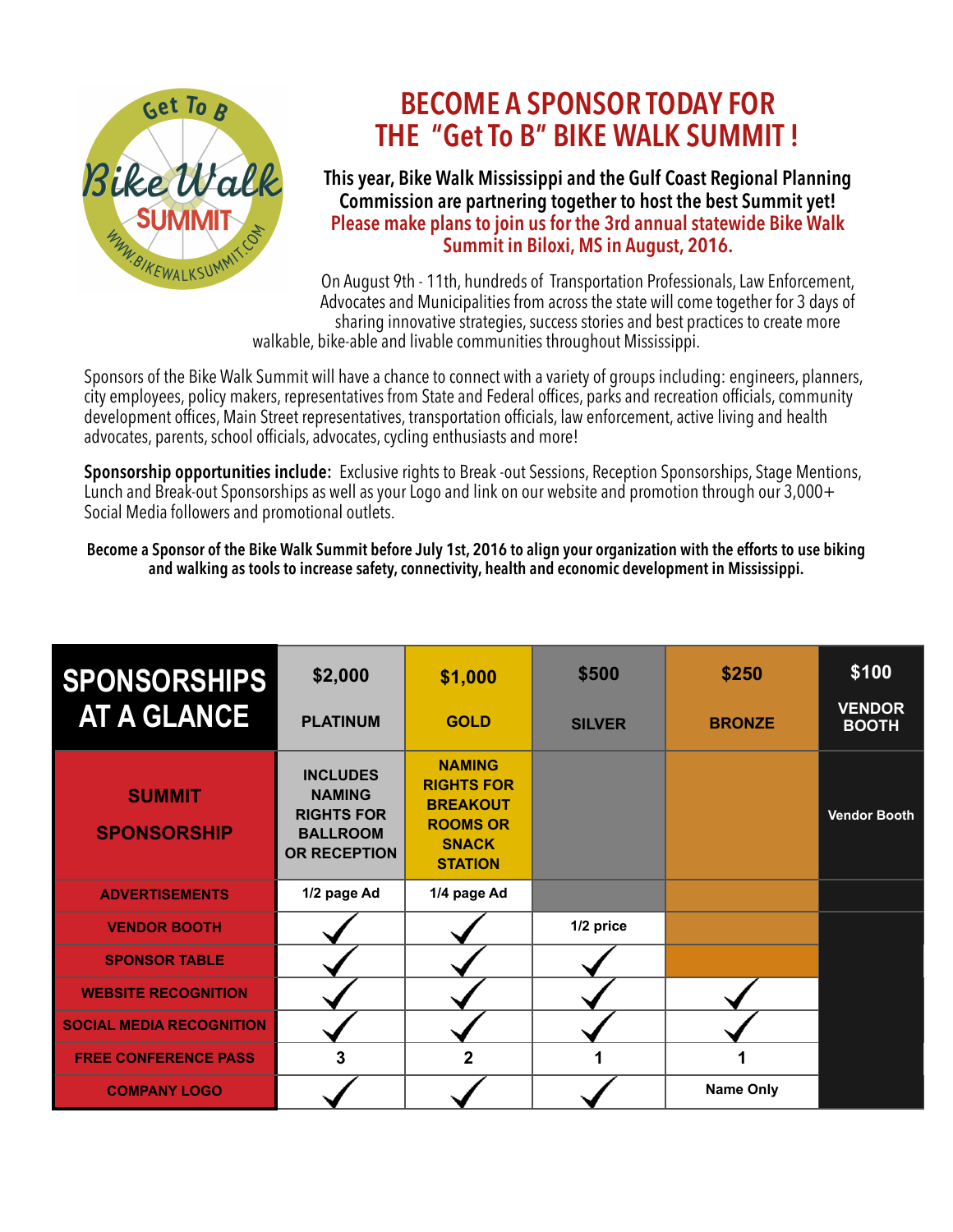# **SPONSORSHIP OPPORTUNITIES**

# **PLATINUM SPONSOR: \$2,000 (2 available)**

**Your sponsorship will be recognized as a PLATINUM TOP LEVEL SPONSOR, which entitles you to your choice of either:** 

**1. Exclusive "Naming Rights" when referring attendees to Main Ballroom** 

### **2. Exclusive promotional rights at the Summit Networking reception**

Both options also come with exclusive tables for promotional items in the main ballroom during the Summit.

### **In addition, you will also receive:**

- **Verbal Recognition:** Summit attendees will be reminded of your generous sponsorship during Summit Welcome & all Plenary Sessions.
- Free Conference Passes: Your Platinum level Sponsor entitles you to 3 free conference passes for all 3 days of the Summit.
- **Print Recognition:** You will receive a **1/2 page, full color ad** in the Summit program and a mention as a Platinum Sponsor in the Summit Press release. Your company logo will also be prominently displayed on all promotional advertisements.
- **Social Media & Web:** Your sponsorship will also be recognized and will be promoted to thousands of potential clients through social media and will include an exclusive promotion through a *Company Spotlight* through social media and web recognitions . Your logo and link will be listed on the HOME PAGE of the Summit's website: [www.bikewalksummit.com](http://www.msbikesummit.com) and on the Gulf Regional Planning Commission website, [www.grpc.com](http://www.grpc.com)
- **Vendor Booth:** (When responding, please confirm if you want a Vendor space included as part of your sponsorship.)
- 1. A complementary Vendor Table in our established "Vendors only" area
- 2. The opportunity to place flyers, brochures or business cards on the "Sponsor Table"
- 3. The right to insert company information or promotional items in the attendee conference bags.

# **GOLD LEVEL SPONSOR: \$1,000** (3 available)

**Your sponsorship will be recognized as a GOLD LEVEL SPONSOR, which entitles you to your choice of one of the following:** 

- **1. Exclusive Rights to Promotional Materials at the 3 day Summit Snack & Beverage Station**
- **2. Exclusive Naming Rights and exclusive Vendor Table inside Ballroom B**
- **3. Exclusive Naming Rights and exclusive Vendor Table inside Ballroom C**

#### **In addition, you will also receive:**

- **Recognition:** Summit attendees will be reminded of your generous sponsorship during Summit Welcome & all Plenary Sessions.
- **Free Conference Passes**: Your Gold level Sponsor entitles you to 2 free conference passes for all 3 days of the Summit.
- **Print Recognition:** You will receive a **1/4 page, full color ad** in the Summit program and a mention as a Gold Level Sponsor in the Summit Press release. Your company logo will also be prominently displayed on all promotional advertisements.
- **Social Media & Web:** Your sponsorship will also be recognized and will be promoted to thousands of potential clients through social media and web recognitions as well as recognized with your logo and link on the HOME PAGE of the Summit's website: [www.bikewalksummit.com](http://www.msbikesummit.com) and on the Gulf Regional Planning Commission website, [www.grpc.com](http://www.grpc.com)
- **Vendor Booth:** (When responding, please confirm if you want a Vendor space included as part of your sponsorship.)
- 1. A complementary Vendor Table in our established "Vendors only" area
- 2. The opportunity to place flyers, brochures or business cards on the "Sponsor Table"
- 3. The right to insert company information or promotional items in the attendee conference bags.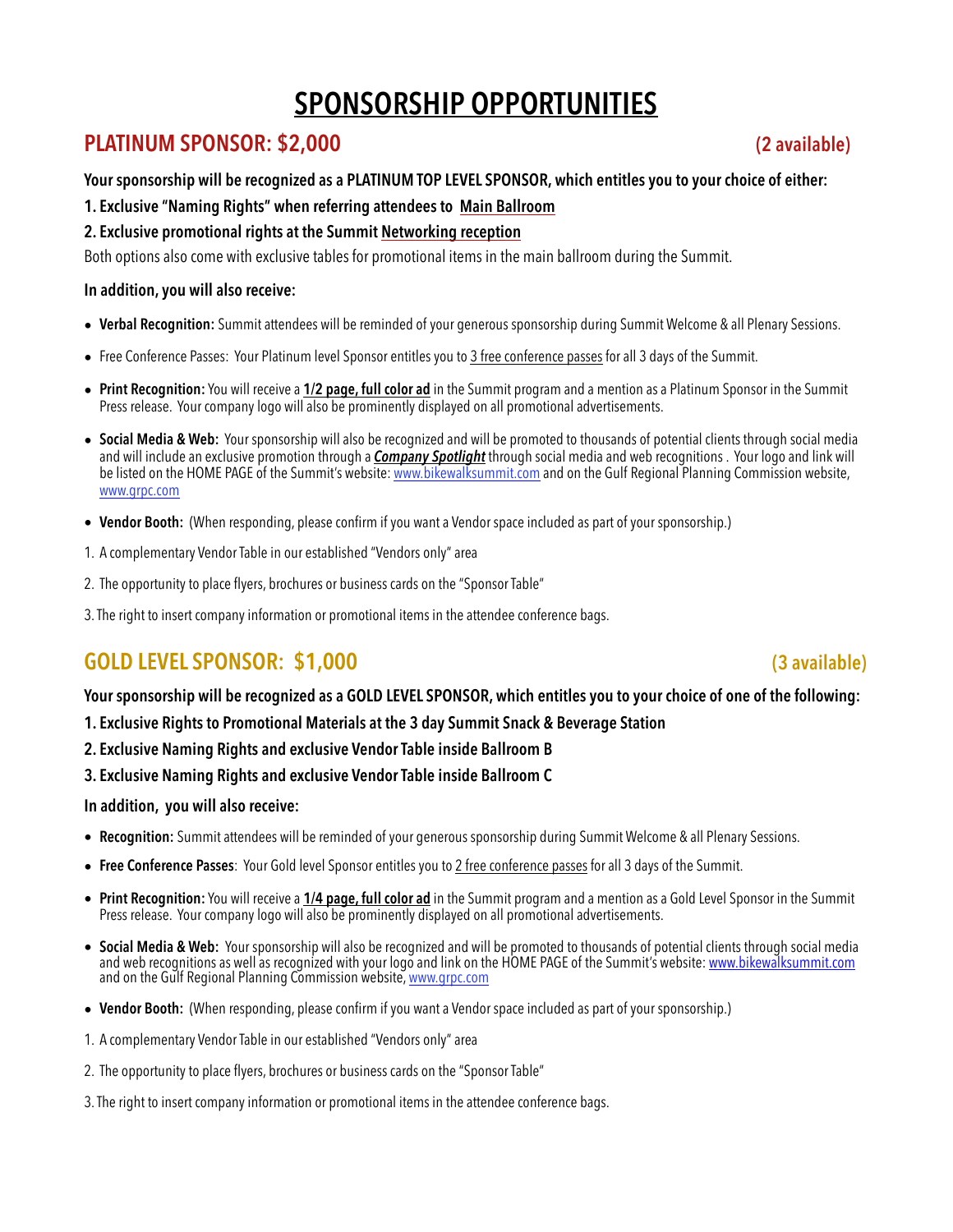# **SILVER LEVEL SPONSOR: \$500**

### **Your sponsorship will be recognized as a SILVER LEVEL SPONSOR and you'll receive:**

- **• Verbal Recognition:** Summit attendees will be reminded of your generous sponsorship during Summit Welcome & all Plenary Sessions.
- **• Free Conference Pass:** Your Silver level Sponsor entitles you to 1 free conference pass for all 3 days of the Summit.
- **Print Recognition:** Your Company's **Name and Logo** will be listed in the Summit program and displayed on all promotional advertisements.
- **Social Media & Web:** Your sponsorship will also be recognized and will be promoted to thousands of potential clients through social media and web recognitions as well as recognized with your **logo and link** on the SPONSOR PAGE of the Summit's website: <u>[www.bikewalksummit.com](http://www.msbikesummit.com)</u> and on the Gulf Regional Planning Commission website, <u>[www.grpc.com](http://www.grpc.com)</u>
- **Vendor Booth:** As a Silver Level Sponsor, you will receive a table in our "Vendors Only" are at 1/2 price.
	- (When responding, please confirm if you want a Vendor space included.)
- **Sponsor Table:** As a Silver Level Sponsor, you may also place Company brochures, flyers or business cards at the designated "Sponsor Table".

## **BRONZE LEVEL SPONSOR : \$250**

#### **Your sponsorship will be recognized as a BRONZE LEVEL SPONSOR and you'll receive:**

- **• Verbal Recognition:** Summit attendees will be reminded of your generous sponsorship during all Summit Welcome & all Plenary Sessions.
- **• Free Conference Pass:** Your Bronze level Sponsor entitles you to 1 free conference pass for all 3 days of the Summit.
- **Print Recognition:** Your Company's Name will be listed in the Summit program and displayed on all promotional advertisements.
- Social Media & Web: Your sponsorship will also be recognized and will be promoted to thousands of potential clients through social media<br>and web recognitions as well as recognized with your Company's name on the SPONSOR <u>[www.bikewalksummit.com](http://www.msbikesummit.com)</u> and on the Gulf Regional Planning Commission website, <u>[www.grpc.com](http://www.grpc.com)</u>

# **VENDOR BOOTH: \$100**

#### **All registered Vendors are entitled to a Booth/Table in our "Vendors Only" area during all 3 days of the Summit.**

- Summit attendees will have numerous breaks during the Summit as well as 2 dedicated vendor networking breaks on 8/10/2016.
- Each vendor will receive a rectangular table, two chairs, and electricity if requested.
- Vendors will be entitled to 1 free conference pass intended for use of your vendor representative (\$50 value).
- Vendors will be recognized with company name listed as a Vendor in the Summit program and through social media and web recognition with company name listed on the Parters page of the Summit's website: [www.bikewalksummit.com](http://www.msbikesummit.com) and on the Gulf Regional Planning Commission website, [www.grpc.com](http://www.grpc.com)

#### *\*Vendors, please note:*

- *Load-in & set-up must be completed by 10am on Aug. 9th and should not be broken down until 12/noon on Aug 11th.*
- *• Vendors MUST let us know if you need electricity. First come, first served for available spots.*